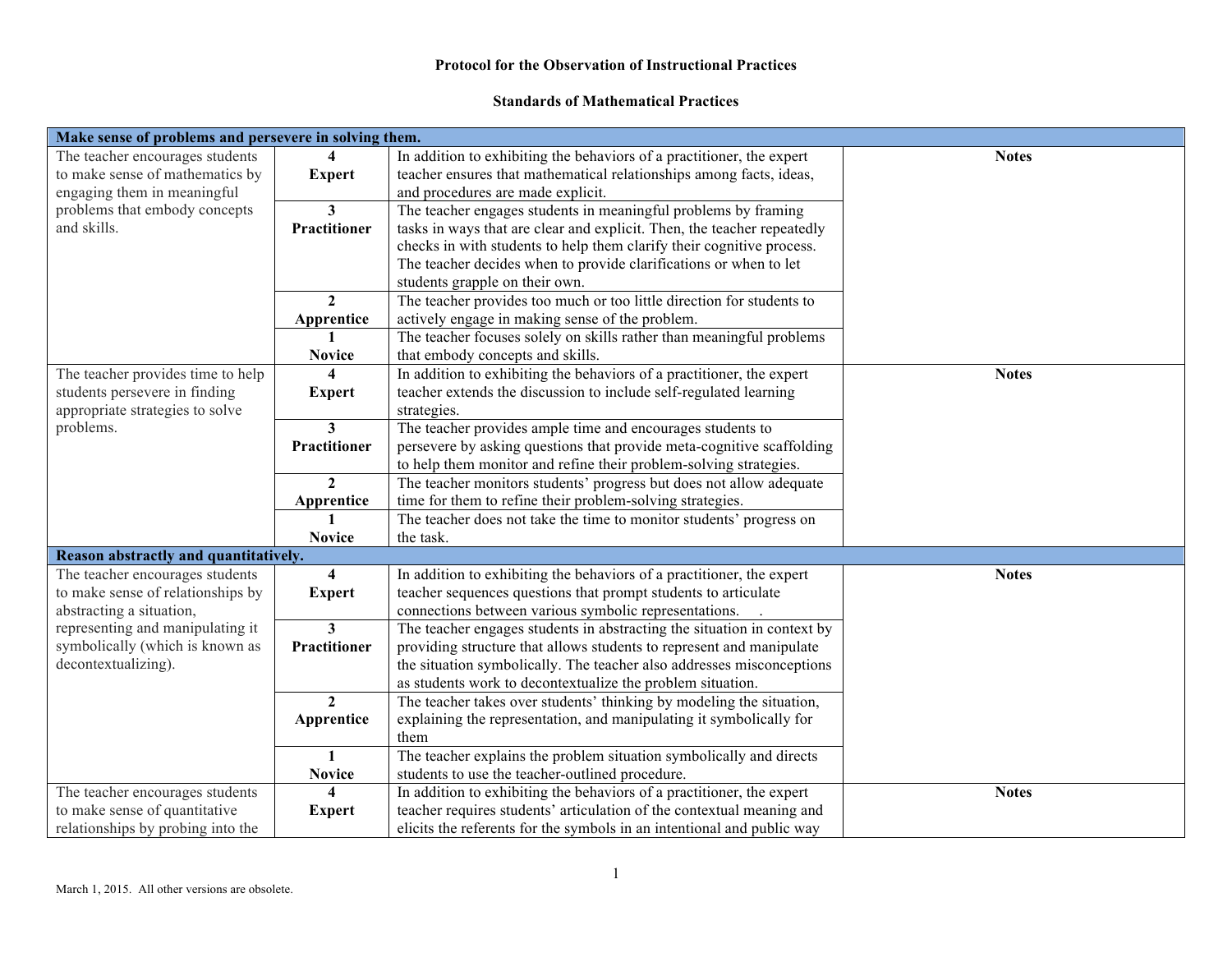| referents for the symbols (which                                 | $\mathbf{3}$            | The teacher encourages students' flexible use of properties and           |              |
|------------------------------------------------------------------|-------------------------|---------------------------------------------------------------------------|--------------|
| is known as contextualizing).                                    | Practitioner            | operations to connect the symbolic representation to a meaningful         |              |
|                                                                  |                         | context. The teacher asks questions that focus students' attention on     |              |
|                                                                  |                         | deriving meaning from the numbers and operations in the problem           |              |
|                                                                  |                         | situation                                                                 |              |
|                                                                  | $\overline{2}$          | The teacher shows and explains the derived meaning from the number        |              |
|                                                                  | Apprentice              | and operations in the problem situation.                                  |              |
|                                                                  |                         | The teacher does not connect the symbolic representation to the           |              |
|                                                                  | <b>Novice</b>           | context of the problem situation                                          |              |
| Construct viable arguments and critique the reasoning of others. |                         |                                                                           |              |
| The teacher encourages students                                  | $\overline{\mathbf{4}}$ | In addition to exhibiting the behaviors of a practitioner, the expert     | <b>Notes</b> |
| to construct viable arguments by                                 | <b>Expert</b>           | teacher requires students to formally articulate and justify the validity |              |
| engaging them in problems that                                   |                         | of their own mathematical arguments and attends to the logical            |              |
| employ mathematical concepts                                     |                         | progression of the statements therein                                     |              |
| and ideas that can be explored                                   | $\overline{\mathbf{3}}$ | The teacher asks students to explain and evaluate their own               |              |
| and analyzed.                                                    | <b>Practitioner</b>     | mathematical arguments and encourages them to clarify assumptions         |              |
|                                                                  |                         | and conjectures. The teacher attends to how students' statements are      |              |
|                                                                  |                         | related to each other.                                                    |              |
|                                                                  | $\overline{2}$          | The teacher asks students to present but not evaluate their own           |              |
|                                                                  | Apprentice              | mathematical arguments. The teacher determines the validity of the        |              |
|                                                                  |                         | students' arguments.                                                      |              |
|                                                                  | $\mathbf{1}$            | There is a missed opportunity for the teacher to allow students to        |              |
|                                                                  | <b>Novice</b>           | make conjectures or present mathematical arguments.                       |              |
| The teacher encourages students                                  | 4                       | In addition to exhibiting the behaviors of a practitioner, the expert     | <b>Notes</b> |
| to critique the reasoning of others                              | <b>Expert</b>           | teacher focuses students' attention on the comparison of methods and      |              |
| by engaging them in active                                       |                         | solutions for effectiveness and efficiency.                               |              |
| discourse related to the problem                                 | 3                       | The teacher encourages the development of a classroom culture that        |              |
| and the solution.                                                |                         |                                                                           |              |
|                                                                  | <b>Practitioner</b>     | focuses on mathematical argument by asking students to share and          |              |
|                                                                  |                         | defend strategies and solutions.                                          |              |
|                                                                  | $\mathbf{2}$            | The teacher asks students to share strategies and solutions, but          |              |
|                                                                  | Apprentice              | students become confused and this becomes the central issue for the       |              |
|                                                                  |                         | class.                                                                    |              |
|                                                                  | $\mathbf{1}$            | There is a missed opportunity for the teacher to allow students to        |              |
|                                                                  | <b>Novice</b>           | critique the reasoning of others.                                         |              |
| <b>Model with mathematics.</b>                                   |                         |                                                                           |              |
| The teacher engages students in                                  | $\overline{\mathbf{4}}$ | In addition to exhibiting the behaviors of a practitioner, the expert     | <b>Notes</b> |
| mathematical modeling.                                           | <b>Expert</b>           | teacher routinely has students reflect on their models and compare        |              |
|                                                                  |                         | them to other models to determine the advantages and disadvantages        |              |
|                                                                  |                         | of each.                                                                  |              |
|                                                                  | 3                       | The teacher engages students in solving realistic problems and            |              |
|                                                                  | Practitioner            | encourages them to organize, record, and communicate mathematical         |              |
|                                                                  |                         | relationships while all the time explicitly relating the mathematics      |              |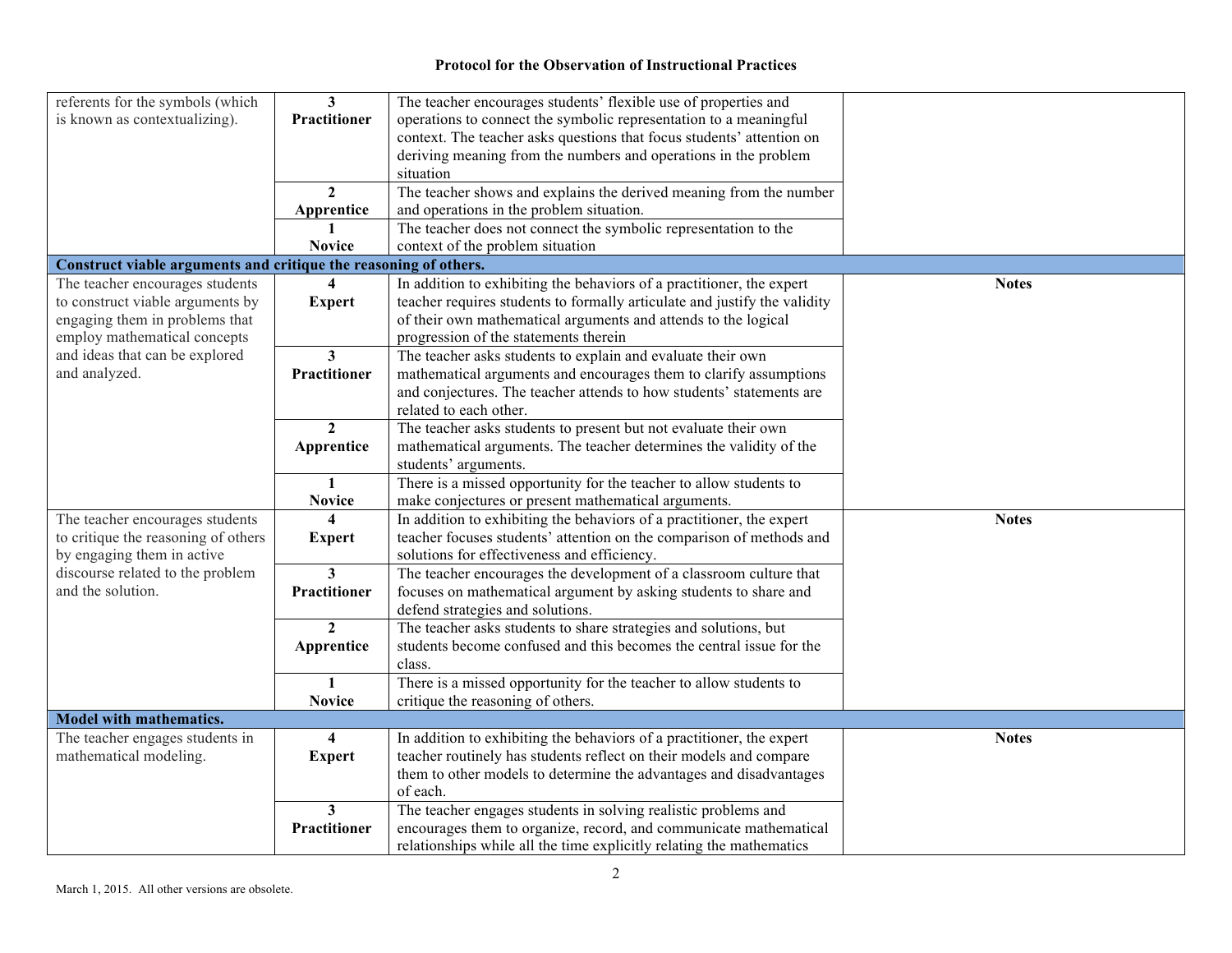|                                                          |                         | back to the situation that it models                                                                                                     |              |
|----------------------------------------------------------|-------------------------|------------------------------------------------------------------------------------------------------------------------------------------|--------------|
|                                                          | $\mathbf{2}$            | The engagement links the mathematics to the situation it models, but                                                                     |              |
|                                                          | Apprentice              | the discussion is more about the mechanics and less about the                                                                            |              |
|                                                          |                         | mathematics                                                                                                                              |              |
|                                                          | $\mathbf{1}$            | The teacher focuses only on the mathematics and does not relate it to                                                                    |              |
|                                                          | <b>Novice</b>           | the situation it models.                                                                                                                 |              |
| The teacher facilitates a                                | 4                       | In addition to exhibiting the behaviors of a practitioner, the expert                                                                    | <b>Notes</b> |
| discussion in evaluating the                             | <b>Expert</b>           | teacher requires students to evaluate the appropriateness of the                                                                         |              |
| appropriateness of a                                     |                         | mathematical model and discusses implications of transferring what                                                                       |              |
| mathematical model.                                      |                         | they                                                                                                                                     |              |
|                                                          | 3                       | The teacher facilitates a discussion in evaluating the appropriateness                                                                   |              |
|                                                          | Practitioner            | of a mathematical model.                                                                                                                 |              |
|                                                          |                         | The teacher explains the appropriateness of a mathematical model.                                                                        |              |
|                                                          | Apprentice              |                                                                                                                                          |              |
|                                                          |                         | There is a missed opportunity to discuss the appropriateness of a                                                                        |              |
|                                                          | <b>Novice</b>           | mathematical model.                                                                                                                      |              |
| Use appropriate tools strategically.                     |                         |                                                                                                                                          |              |
| The teacher helps students learn                         | 4                       | In addition to exhibiting the behaviors of a practitioner, the expert                                                                    | <b>Notes</b> |
| to select available tools including                      | <b>Expert</b>           | teacher expects students to discuss the potential misuse or ineffective                                                                  |              |
| technology and other resources                           |                         | use of every tool made available. The expert teacher also expects                                                                        |              |
| that make the most sense for the                         |                         | students to creatively find appropriate alternatives where tools are not                                                                 |              |
| task at hand.                                            |                         | available.                                                                                                                               |              |
|                                                          | $\mathbf{3}$            | The teacher provides and models the selection of appropriate tools                                                                       |              |
|                                                          | Practitioner            | including technology and other mathematical resources. The teacher                                                                       |              |
|                                                          |                         | makes clear why their use is an important consideration for the task at                                                                  |              |
|                                                          |                         | hand.                                                                                                                                    |              |
|                                                          | $\mathbf{2}$            | The teacher takes over students' selection of tools by designating the                                                                   |              |
|                                                          | Apprentice              | tools and demonstrating their use.                                                                                                       |              |
|                                                          |                         | The teacher does not incorporate an appropriate and necessary tool                                                                       |              |
|                                                          | <b>Novice</b>           | for the task.                                                                                                                            |              |
| Attend to precision.<br>The teacher helps students learn | $\overline{\mathbf{4}}$ |                                                                                                                                          | <b>Notes</b> |
| to reason and communicate                                |                         | In addition to exhibiting the behaviors of a practitioner, the expert<br>teacher requires students to formulate, compare and reason from |              |
| mathematically using precise                             | <b>Expert</b>           | definitions.                                                                                                                             |              |
| terms, definitions, and symbols.                         | 3                       | The teacher helps students learn to reason and communicate                                                                               |              |
|                                                          | <b>Practitioner</b>     | mathematically by modeling and requiring the use of precise terms,                                                                       |              |
|                                                          |                         | definitions, and symbols.                                                                                                                |              |
|                                                          | $\overline{2}$          | The teacher communicates mathematically using precise terms,                                                                             |              |
|                                                          | Apprentice              | definitions, and symbols and identifies students' imprecision but does                                                                   |              |
|                                                          |                         | not require them to revise their communication with precision.                                                                           |              |
|                                                          | $\mathbf{1}$            | The teacher does not use precise terms, definitions, and symbols and                                                                     |              |
|                                                          | <b>Novice</b>           | inconsistently intervenes when students use them imprecisely.                                                                            |              |
|                                                          |                         |                                                                                                                                          |              |